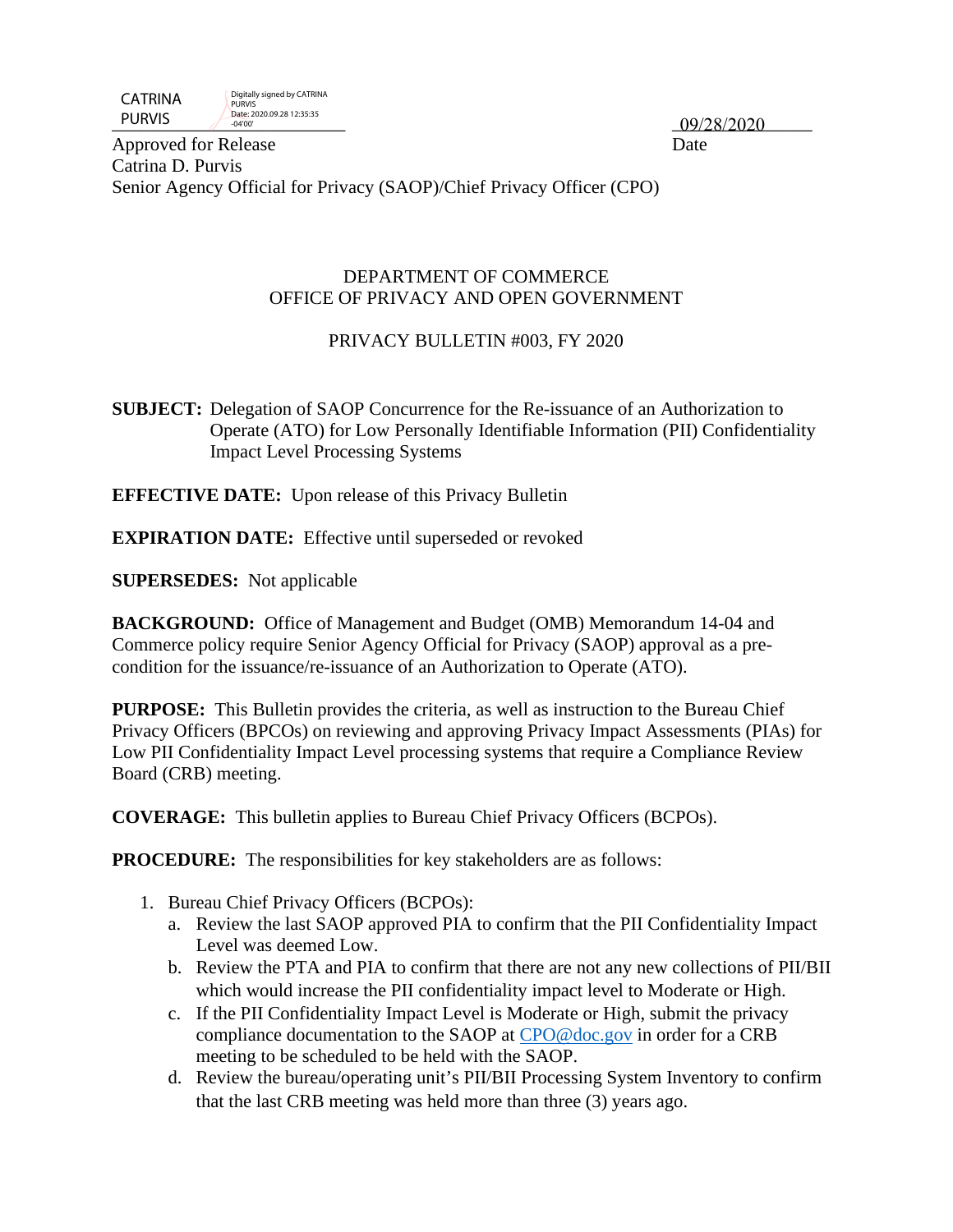- e. Review the Controls Assessment Worksheet to confirm that the appropriate security and privacy controls are in place.
- f. Review the Cyber Security Assessment Management (CSAM) tool to confirm that any applicable Plans of Action and Milestones (POA&Ms) are in place.
- g. Conduct the CRB meeting with the Information System Security Officer (ISSO), System Owner (SO), Information Technology Security Officer (ITSO), and Privacy Act Officer, in addition to the Approving Official (AO) if needed.
- h. Approve the PIA with signature if it has been determined that there are not any additional privacy risks.
- i. Complete the BCPO Concurrence of PIA Memorandum (Appendix) and submit it, as well as the PTA, PIA, and Controls Assessment Worksheet to the SAOP at [CPO@doc.gov](mailto:CPO@doc.gov) within three (3) work days of BCPO concurrence of the PIA on behalf of the SAOP.
- 2. Senior Agency Official for Privacy (SAOP) and Deputy Director for Departmental Privacy Operations:
	- a. Review the privacy compliance documentation received.
	- b. Ensure posting of the BCPO approved PIA, in addition to the corresponding PTA on the Deparment's privacy web page at [www.commerce.gov/privacy](http://www.commerce.gov/privacy) within three (3) business days.
	- c. Update the Departmental PII/BII Processing System Inventory.

# **ACCOUNTABILITY:**

- OMB Circular A-130 requires Federal agencies to:
	- o Ensure compliance with all applicable statutory, regulatory, and policy requirements and use PIAs and other tools to manage privacy risks;
	- o Conduct PIAs in accordance with the E-Government Act and make the PIAs available to the public in accordance with OMB policy;
	- o Ensure that the design of information collections is consistent with the intended use of the information, and the need for new information is balanced against any privacy risks;
	- o Identify privacy control assessment methodologies and metrics;
	- o Review authorization packages for information systems that involve PII; and
	- o Establish and maintain a privacy continuous monitoring program.
- The PTA and PIA will be published on the Department's privacy web page.

### **REFERENCES:**

OMB Circular A-130, *Managing Information as a Strategic Resource*

OMB Memorandum 14-01, *Fiscal Year 2013 Reporting Instructions for the Federal Information Security Management Act and Agency Privacy Management*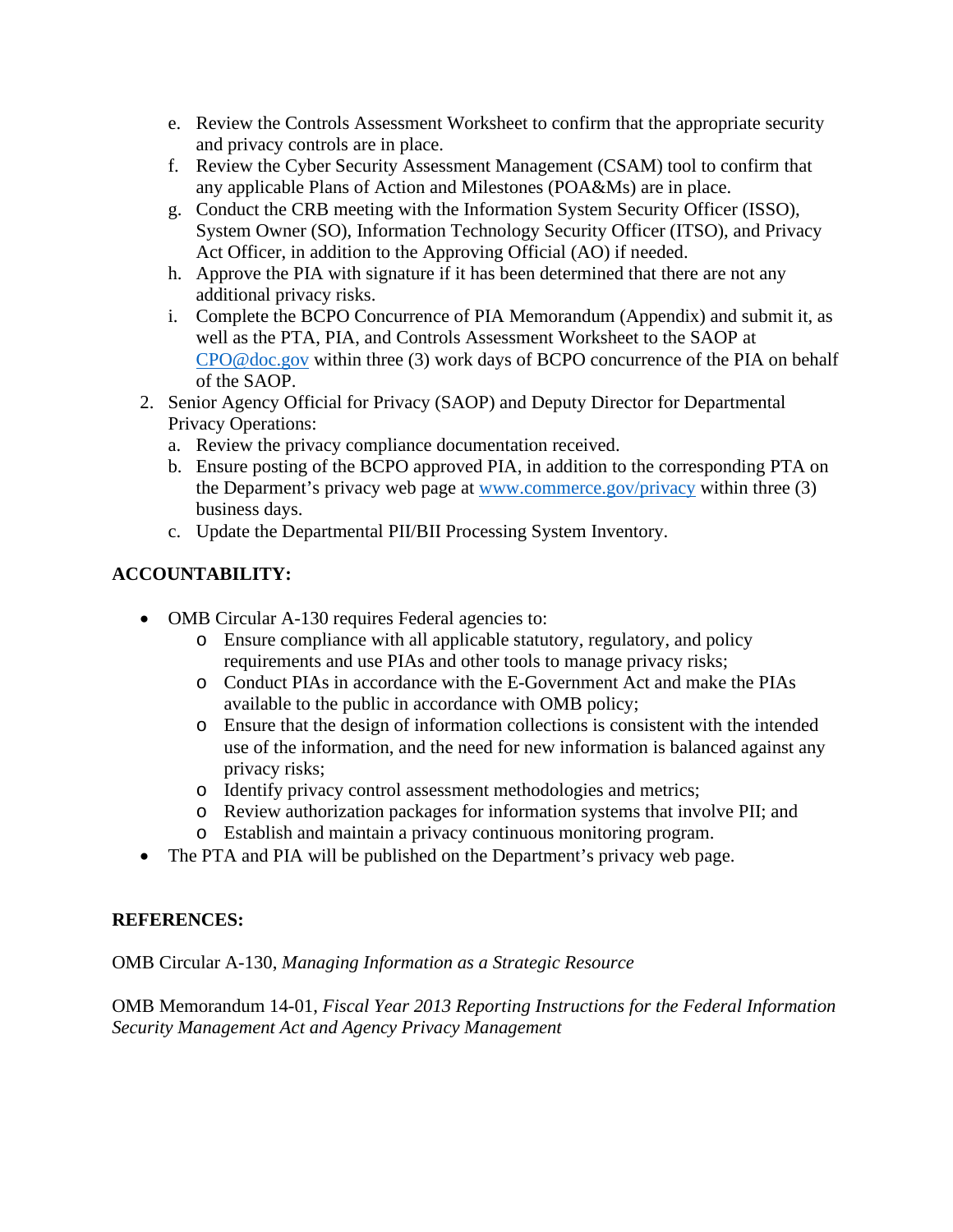# **PROGRAM CONTACT INFORMATION:**

Office of Privacy and Open Government (202) 482-1190 [PrivacyAct@doc.gov](mailto:PrivacyAct@doc.gov)